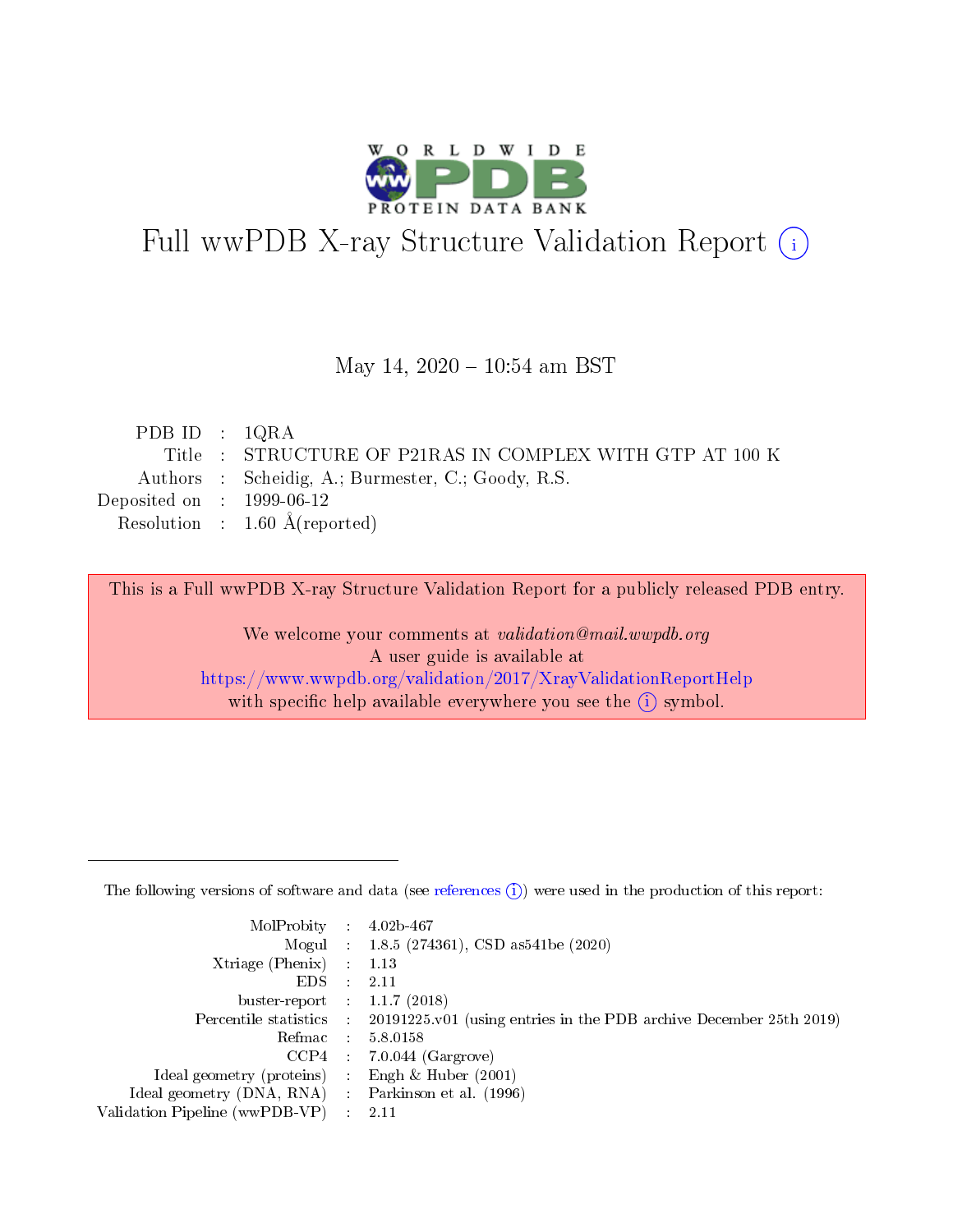# 1 [O](https://www.wwpdb.org/validation/2017/XrayValidationReportHelp#overall_quality)verall quality at a glance  $(i)$

The following experimental techniques were used to determine the structure: X-RAY DIFFRACTION

The reported resolution of this entry is 1.60 Å.

Percentile scores (ranging between 0-100) for global validation metrics of the entry are shown in the following graphic. The table shows the number of entries on which the scores are based.



| Metric                | Whole archive<br>$(\#\text{Entries})$ | Similar resolution<br>$(\#\text{Entries}, \text{resolution range}(\text{\AA}))$ |
|-----------------------|---------------------------------------|---------------------------------------------------------------------------------|
| Clashscore            | 141614                                | $3665(1.60-1.60)$                                                               |
| Ramachandran outliers | 138981                                | $3564(1.60-1.60)$                                                               |
| Sidechain outliers    | 138945                                | $3563(1.60-1.60)$                                                               |
| RSRZ outliers         | 127900                                | $3321(1.60-1.60)$                                                               |

The table below summarises the geometric issues observed across the polymeric chains and their fit to the electron density. The red, orange, yellow and green segments on the lower bar indicate the fraction of residues that contain outliers for  $\geq=3$ , 2, 1 and 0 types of geometric quality criteria respectively. A grey segment represents the fraction of residues that are not modelled. The numeric value for each fraction is indicated below the corresponding segment, with a dot representing fractions  $\epsilon = 5\%$  The upper red bar (where present) indicates the fraction of residues that have poor fit to the electron density. The numeric value is given above the bar.

| Mol | ${\bf Chain}$ | Length  | Quality of chain |     |  |  |  |  |  |
|-----|---------------|---------|------------------|-----|--|--|--|--|--|
|     |               |         | $2\%$            |     |  |  |  |  |  |
|     |               | $166\,$ | 82%              | 14% |  |  |  |  |  |

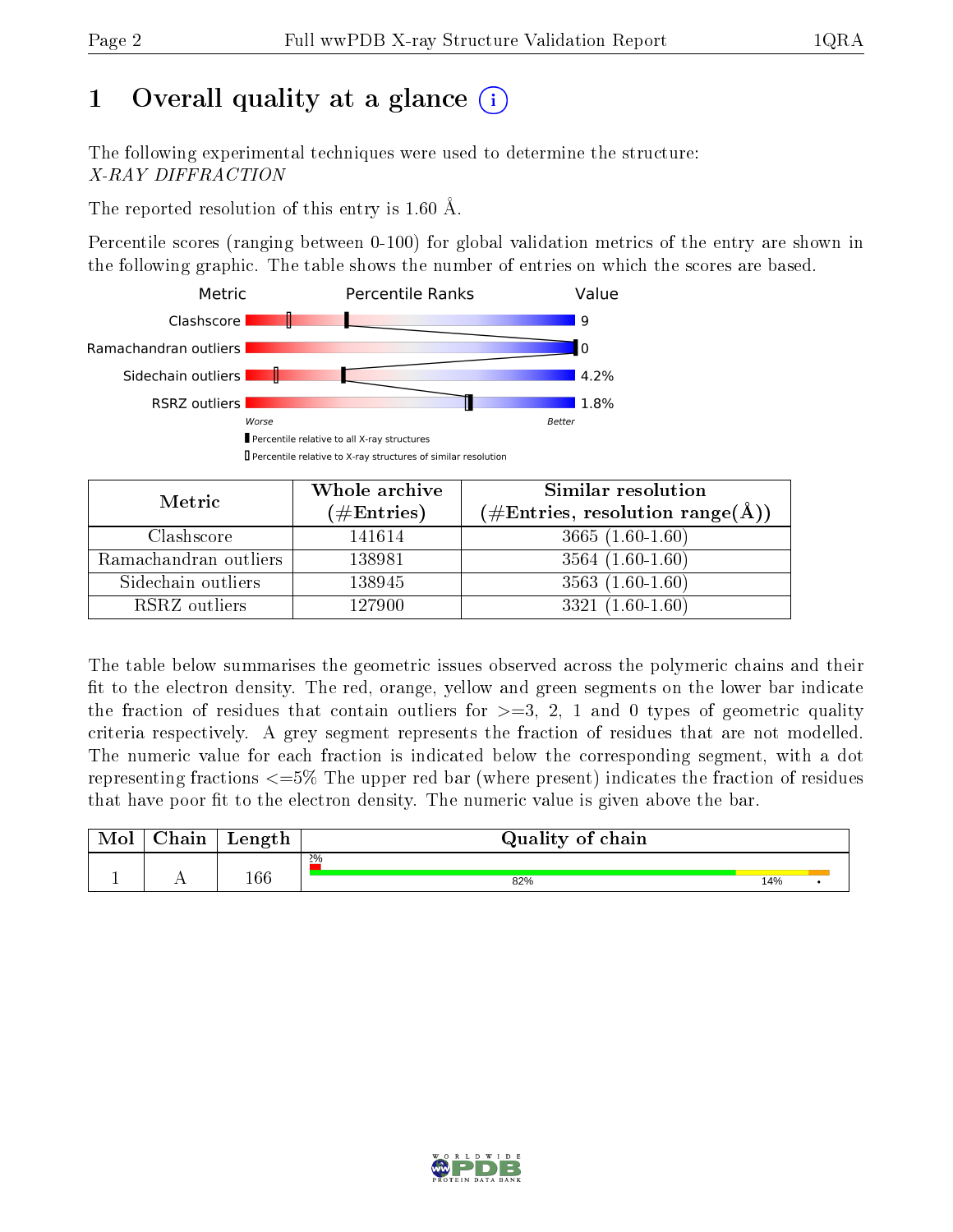# 2 Entry composition (i)

There are 4 unique types of molecules in this entry. The entry contains 1602 atoms, of which 0 are hydrogens and 0 are deuteriums.

In the tables below, the ZeroOcc column contains the number of atoms modelled with zero occupancy, the AltConf column contains the number of residues with at least one atom in alternate conformation and the Trace column contains the number of residues modelled with at most 2 atoms.

Molecule 1 is a protein called TRANSFORMING PROTEIN P21/H-RAS-1.

| Mol | Chain   Residues | Atoms               |     |            | ZeroOcc   AltConf   Trace |  |  |  |
|-----|------------------|---------------------|-----|------------|---------------------------|--|--|--|
|     | 166              | $\rm Total$<br>1346 | 838 | <b>230</b> | 270                       |  |  |  |

• Molecule 2 is MAGNESIUM ION (three-letter code: MG) (formula: Mg).

|  | $Mol$   Chain   Residues | Atoms | $ZeroOcc \   \ AltConf$ |
|--|--------------------------|-------|-------------------------|
|  |                          | Total |                         |

 Molecule 3 is GUANOSINE-5'-TRIPHOSPHATE (three-letter code: GTP) (formula:  $C_{10}H_{16}N_5O_{14}P_3$ .



| Mol | $Chain   Residues$ | Atoms       |  |      |  | $ZeroOcc \mid AltConf \mid$ |  |  |
|-----|--------------------|-------------|--|------|--|-----------------------------|--|--|
|     |                    | Total C N O |  | -514 |  |                             |  |  |
|     |                    |             |  |      |  |                             |  |  |

• Molecule 4 is water.

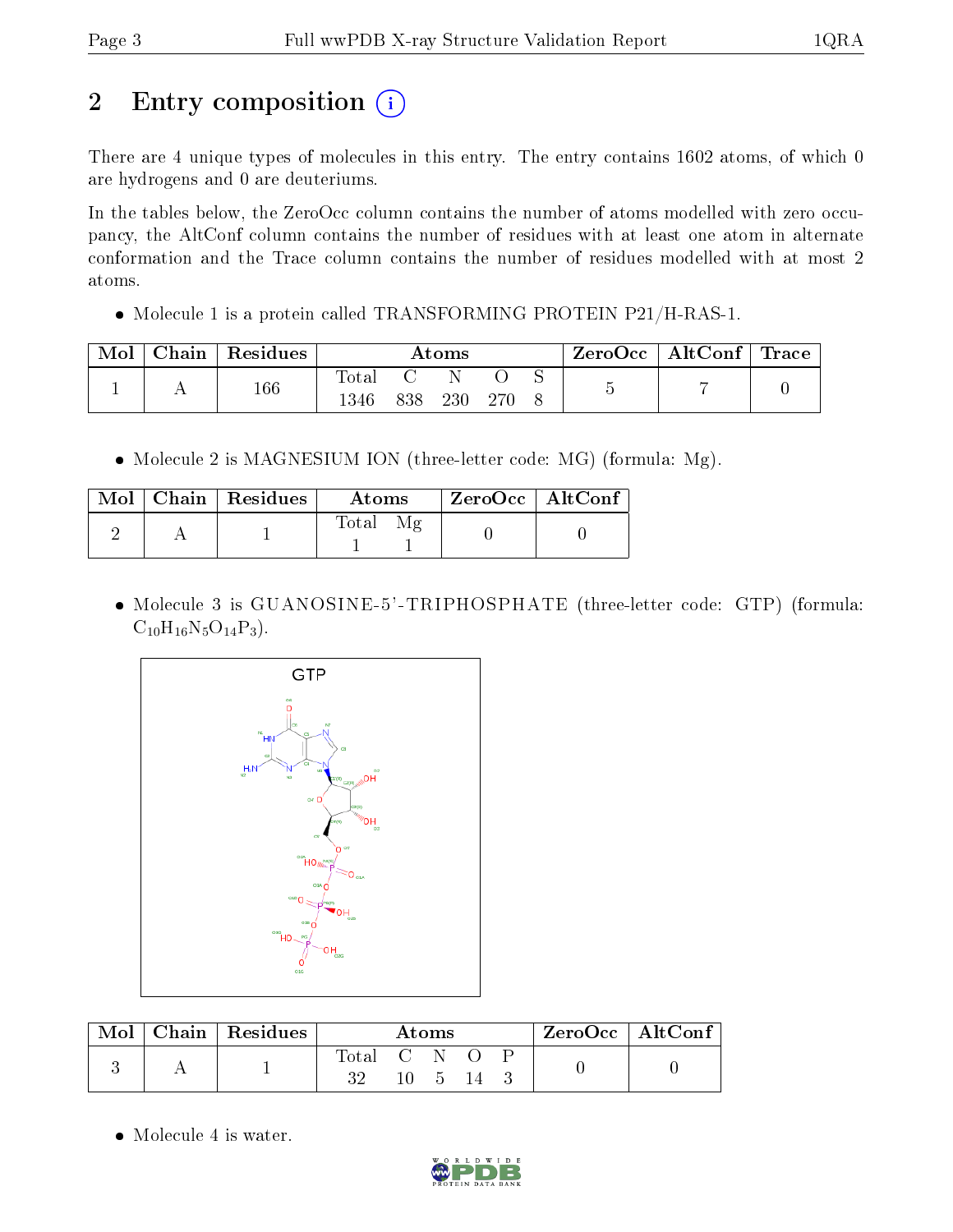|  | $Mol$   Chain   Residues | Atoms               | ZeroOcc   AltConf |  |
|--|--------------------------|---------------------|-------------------|--|
|  | 223                      | Total<br>223<br>223 |                   |  |

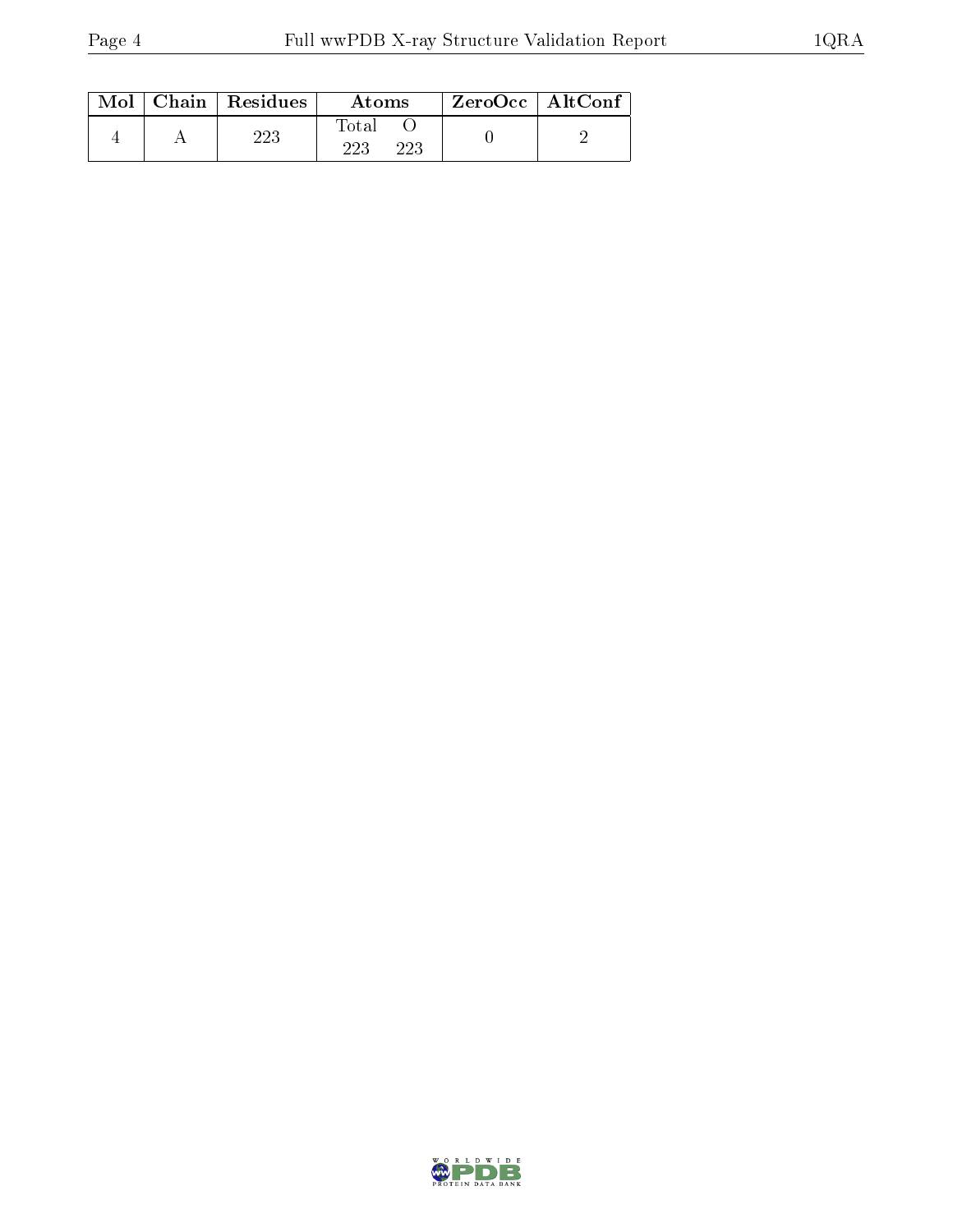# 3 Residue-property plots  $(i)$

These plots are drawn for all protein, RNA and DNA chains in the entry. The first graphic for a chain summarises the proportions of the various outlier classes displayed in the second graphic. The second graphic shows the sequence view annotated by issues in geometry and electron density. Residues are color-coded according to the number of geometric quality criteria for which they contain at least one outlier: green  $= 0$ , yellow  $= 1$ , orange  $= 2$  and red  $= 3$  or more. A red dot above a residue indicates a poor fit to the electron density (RSRZ  $> 2$ ). Stretches of 2 or more consecutive residues without any outlier are shown as a green connector. Residues present in the sample, but not in the model, are shown in grey.

• Molecule 1: TRANSFORMING PROTEIN P21/H-RAS-1



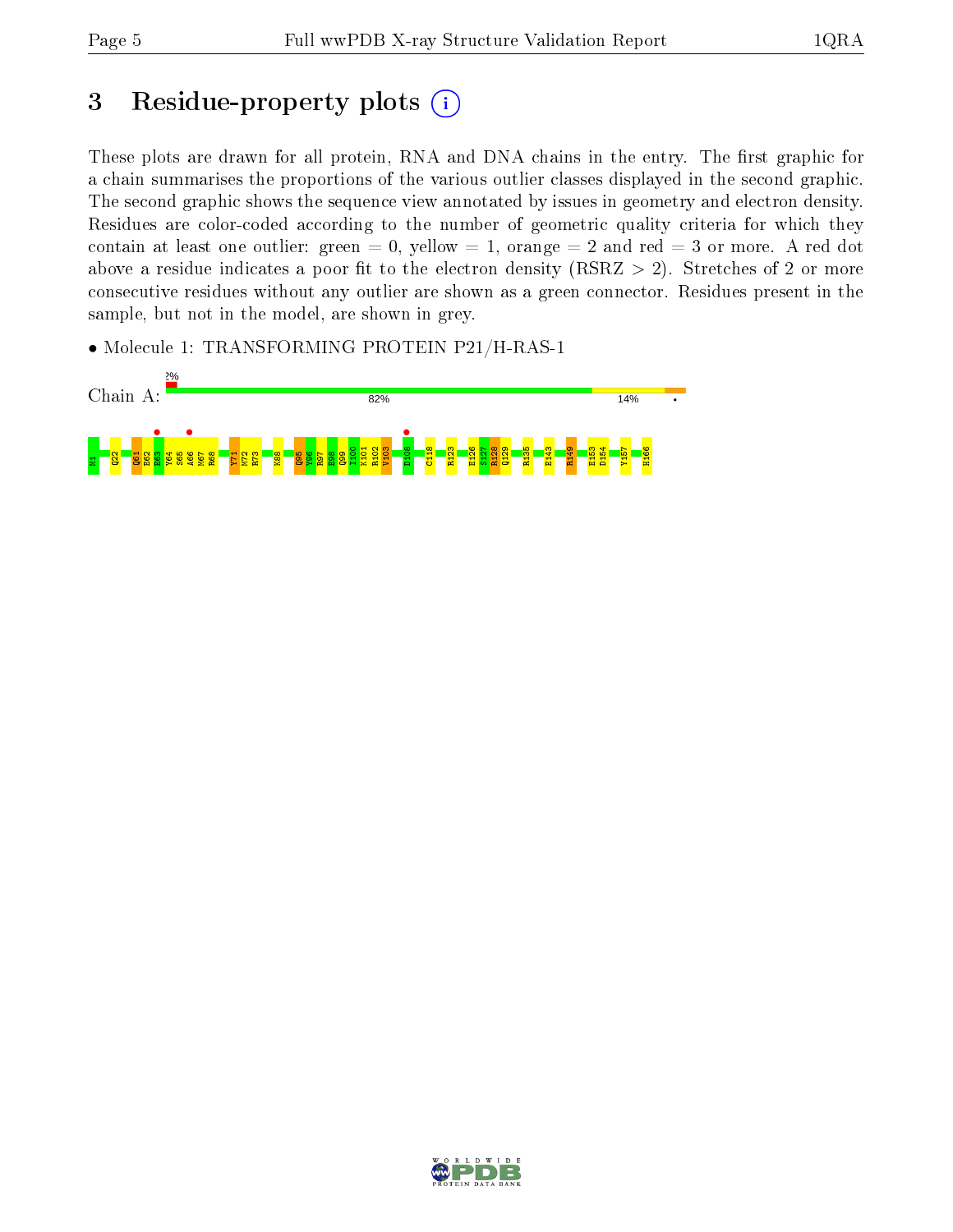# 4 Data and refinement statistics  $(i)$

| Property                                                             | Value                                             | Source     |
|----------------------------------------------------------------------|---------------------------------------------------|------------|
| Space group                                                          | P 32 2 1                                          | Depositor  |
| Cell constants                                                       | $39.57\text{\AA}$<br>$39.57\text{\AA}$<br>159.25Å |            |
| a, b, c, $\alpha$ , $\beta$ , $\gamma$                               | $90.00^\circ$<br>$90.00^\circ$<br>$120.00^\circ$  | Depositor  |
| Resolution $(A)$                                                     | $-1.60$<br>10.00                                  | Depositor  |
|                                                                      | 9.97<br>$-1.54$                                   | <b>EDS</b> |
| % Data completeness                                                  | $99.8(10.00-1.60)$                                | Depositor  |
| (in resolution range)                                                | $90.5(9.97-1.54)$                                 | <b>EDS</b> |
| $R_{merge}$                                                          | 0.07                                              | Depositor  |
| $\mathrm{R}_{sym}$                                                   | (Not available)                                   | Depositor  |
| $\langle I/\sigma(I) \rangle$ <sup>1</sup>                           | 2.71 (at $1.54\text{\AA}$ )                       | Xtriage    |
| Refinement program                                                   | SHELXL-97                                         | Depositor  |
|                                                                      | 0.168<br>0.228                                    | Depositor  |
| $R, R_{free}$                                                        | (Not available)<br>0.166                          | DCC        |
| $R_{free}$ test set                                                  | No test flags present.                            | wwPDB-VP   |
| Wilson B-factor $(A^2)$                                              | 14.5                                              | Xtriage    |
| Anisotropy                                                           | 0.172                                             | Xtriage    |
| Bulk solvent $k_{sol}(e/\mathring{A}^3)$ , $B_{sol}(\mathring{A}^2)$ | $0.39$ , $75.3$                                   | <b>EDS</b> |
| L-test for twinning <sup>2</sup>                                     | $< L >$ = 0.49, $< L2$ = 0.32                     | Xtriage    |
| Estimated twinning fraction                                          | $0.042$ for $-h,-k,l$                             | Xtriage    |
| $F_o, F_c$ correlation                                               | 0.97                                              | <b>EDS</b> |
| Total number of atoms                                                | 1602                                              | wwPDB-VP   |
| Average B, all atoms $(A^2)$                                         | 23.0                                              | wwPDB-VP   |

Xtriage's analysis on translational NCS is as follows: The largest off-origin peak in the Patterson function is  $9.20\%$  of the height of the origin peak. No significant pseudotranslation is detected.

<sup>&</sup>lt;sup>2</sup>Theoretical values of  $\langle |L| \rangle$ ,  $\langle L^2 \rangle$  for acentric reflections are 0.5, 0.333 respectively for untwinned datasets, and 0.375, 0.2 for perfectly twinned datasets.



<span id="page-5-1"></span><span id="page-5-0"></span><sup>1</sup> Intensities estimated from amplitudes.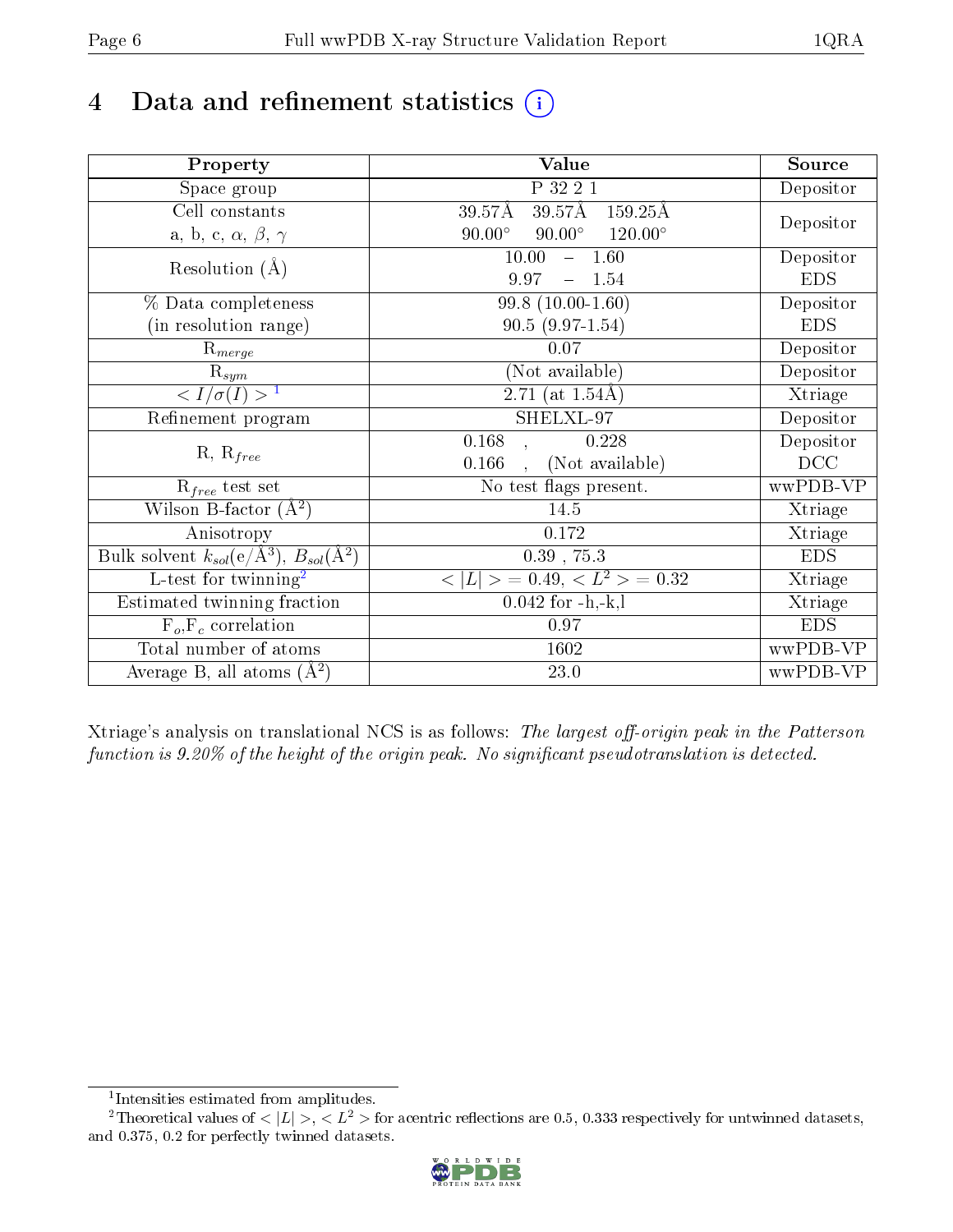# 5 Model quality  $(i)$

## 5.1 Standard geometry  $(i)$

Bond lengths and bond angles in the following residue types are not validated in this section: GTP, MG

The Z score for a bond length (or angle) is the number of standard deviations the observed value is removed from the expected value. A bond length (or angle) with  $|Z| > 5$  is considered an outlier worth inspection. RMSZ is the root-mean-square of all Z scores of the bond lengths (or angles).

| $Mol$   Chain |      | Bond lengths                 |      | Bond angles      |
|---------------|------|------------------------------|------|------------------|
|               |      | RMSZ $\mid \#Z \mid >5$ RMSZ |      | $\# Z  > 5$      |
|               | 0.49 | 0/1393                       | 1.33 | $20/1881(1.1\%)$ |

There are no bond length outliers.

All (20) bond angle outliers are listed below:

| Mol            | Chain | Res | <b>Type</b> | Atoms                 | Z       | Observed $(°)$ | $\text{Ideal}({}^o)$ |
|----------------|-------|-----|-------------|-----------------------|---------|----------------|----------------------|
| 1              | А     | 71  | <b>TYR</b>  | $CB-CG-CD1$           | 9.74    | 126.84         | 121.00               |
| 1              | А     | 73  | ARG         | $CD-NE- CZ$           | 9.50    | 136.91         | 123.60               |
| $\overline{1}$ | А     | 97  | ARG         | NE-CZ-NH1             | $-9.17$ | 115.71         | 120.30               |
| 1              | А     | 123 | $\rm{ARG}$  | $NE-CL-NH1$           | 7.83    | 124.22         | 120.30               |
| $\overline{1}$ | А     | 135 | $\rm{ARG}$  | NE-CZ-NH1             | 7.42    | 124.01         | 120.30               |
| 1              | А     | 135 | ARG         | NE-CZ-NH <sub>2</sub> | $-7.33$ | 116.63         | 120.30               |
| $\overline{1}$ | А     | 73  | $\rm{ARG}$  | NE-CZ-NH <sub>2</sub> | $-6.66$ | 116.97         | 120.30               |
| $\mathbf 1$    | А     | 71  | <b>TYR</b>  | $CB-CG-CD2$           | $-6.40$ | 117.16         | 121.00               |
| $\overline{1}$ | А     | 149 | $\rm{ARG}$  | NE-CZ-NH <sub>2</sub> | 5.79    | 123.20         | 120.30               |
| $\overline{1}$ | A     | 97  | ARG         | NE-CZ-NH <sub>2</sub> | 5.72    | 123.16         | 120.30               |
| $\overline{1}$ | А     | 73  | $\rm{ARG}$  | NE-CZ-NH1             | 5.71    | 123.16         | 120.30               |
| $\overline{1}$ | А     | 128 | ARG         | $NE- CZ-NH2$          | $-5.71$ | 117.45         | 120.30               |
| $\overline{1}$ | А     | 128 | ARG         | $CD-NE- CZ$           | 5.63    | 131.49         | 123.60               |
| 1              | А     | 71  | <b>TYR</b>  | $CA-CB-CG$            | 5.58    | 124.00         | 113.40               |
| 1              | А     | 135 | $\rm{ARG}$  | $CD-NE- CZ$           | 5.16    | 130.82         | 123.60               |
| 1              | А     | 123 | $\rm{ARG}$  | $NE- CZ-NH2$          | $-5.14$ | 117.73         | 120.30               |
| $\mathbf{1}$   | А     | 153 | GLU         | OE1-CD-OE2            | 5.13    | 129.46         | 123.30               |
| 1              | А     | 154 | ASP         | $CB-CG-OD1$           | $-5.06$ | 113.75         | 118.30               |
| $\mathbf{1}$   | А     | 149 | $\rm{ARG}$  | $NE- CZ-NH1$          | $-5.06$ | 117.77         | 120.30               |
| $\mathbf{1}$   | А     | 157 | TYR         | $CB-CG-CD2$           | $-5.02$ | 117.99         | 121.00               |

There are no chirality outliers.

There are no planarity outliers.

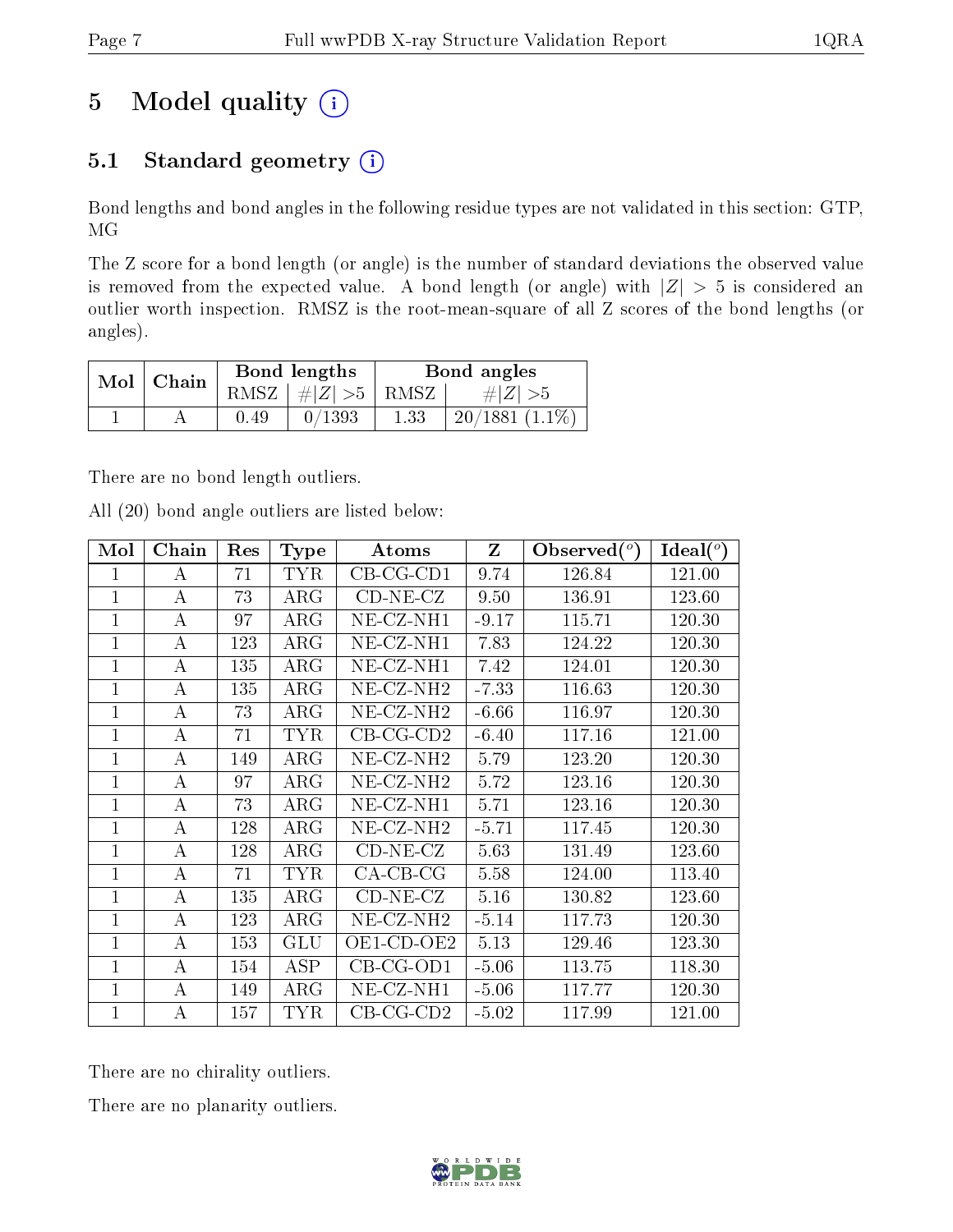### $5.2$  Too-close contacts  $(i)$

In the following table, the Non-H and H(model) columns list the number of non-hydrogen atoms and hydrogen atoms in the chain respectively. The H(added) column lists the number of hydrogen atoms added and optimized by MolProbity. The Clashes column lists the number of clashes within the asymmetric unit, whereas Symm-Clashes lists symmetry related clashes.

|  |      | Mol   Chain   Non-H   $H (model)$   $H (added)$ |      |    | Clashes   Symm-Clashes |
|--|------|-------------------------------------------------|------|----|------------------------|
|  | 1346 |                                                 | 1310 | 25 |                        |
|  |      |                                                 |      |    |                        |
|  | ว ว  |                                                 |      |    |                        |
|  | 223  |                                                 |      |    |                        |
|  | 1602 |                                                 | 1321 |    |                        |

The all-atom clashscore is defined as the number of clashes found per 1000 atoms (including hydrogen atoms). The all-atom clashscore for this structure is 9.

All (25) close contacts within the same asymmetric unit are listed below, sorted by their clash magnitude.

| Atom-1                         | Atom-2              | Interatomic       | Clash           |
|--------------------------------|---------------------|-------------------|-----------------|
|                                |                     | distance $(A)$    | overlap $(\AA)$ |
| 1: A:88: LYS: HE2              | 4: A: 1154: HOH: O  | 1.83              | 0.78            |
| 1: A:99: GLN:O                 | 1:A:103:VAL:HG13    | 1.86              | 0.76            |
| 1:A:61[C]:GLN:HG2              | 4:A:1098[C]:HOH:O   | 1.90              | 0.71            |
| 1: A:66: ALA:HB3               | 4:A:1112:HOH:O      | 1.92              | 0.69            |
| $1:A:65:SER:H\overline{A}$     | 1: A:68: ARG: HH11  | 1.57              | 0.69            |
| 1:A:22:GLN:HG3                 | 1:A:149:ARG:HG3     | 1.75              | 0.68            |
| 1:A:65:SER:HA                  | 1: A:68: ARG: NH1   | 2.12              | 0.63            |
| 1:A:61[C]:GLN:HG3              | 1: A:64:TYR:CD2     | 2.33              | 0.62            |
| 1:A:128:ARG:HD2                | 4:A:1115:HOH:O      | 1.98              | 0.61            |
| 1: A:65: SER:O                 | 1:A:68:ARG:HB2      | 2.02              | 0.60            |
| $1:\overline{A:118[B]:CYS:SG}$ | 1:A:143:GLU:HB3     | 2.41              | 0.60            |
| 1:A:22:GLN:CG                  | 1:A:149:ARG:HG3     | 2.36              | 0.56            |
| 1:A:68:ARG:HA                  | 1: A:71:TYR:CE2     | 2.39              | $0.56\,$        |
| 1:A:128:ARG:HD3                | 4:A:1221:HOH:O      | 2.11              | 0.50            |
| 1:A:102:ARG:HG2                | 4:A:1227:HOH:O      | 2.14              | 0.47            |
| 1:A:61[C]:GLN:HG3              | 1: A:64:TYR:CE2     | 2.49              | 0.47            |
| 1:A:95:GLN:HE21                | 1:A:95:GLN:HB2      | 1.48              | 0.46            |
| 1:A:102:ARG:NH1                | 4: A: 1226: HOH: O  | 2.50              | 0.45            |
| 1:A:68:ARG:NH2                 | 4:A:1109:HOH:O      | 2.50              | 0.45            |
| 1:A:102:ARG:NH2                | 4: A: 1168: HOH: O  | 2.50              | 0.44            |
| 1: A: 129: GLN: NE2            | 4:A:1137:HOH:O      | 2.49              | 0.43            |
| 1: A: 166: HIS: HD2            | 4:A:1039:HOH:O      | 2.01              | 0.43            |
| 1:A:126:GLU:O                  | 1: A: 129: GLN: HG2 | $\overline{2.19}$ | 0.43            |

Continued on next page...

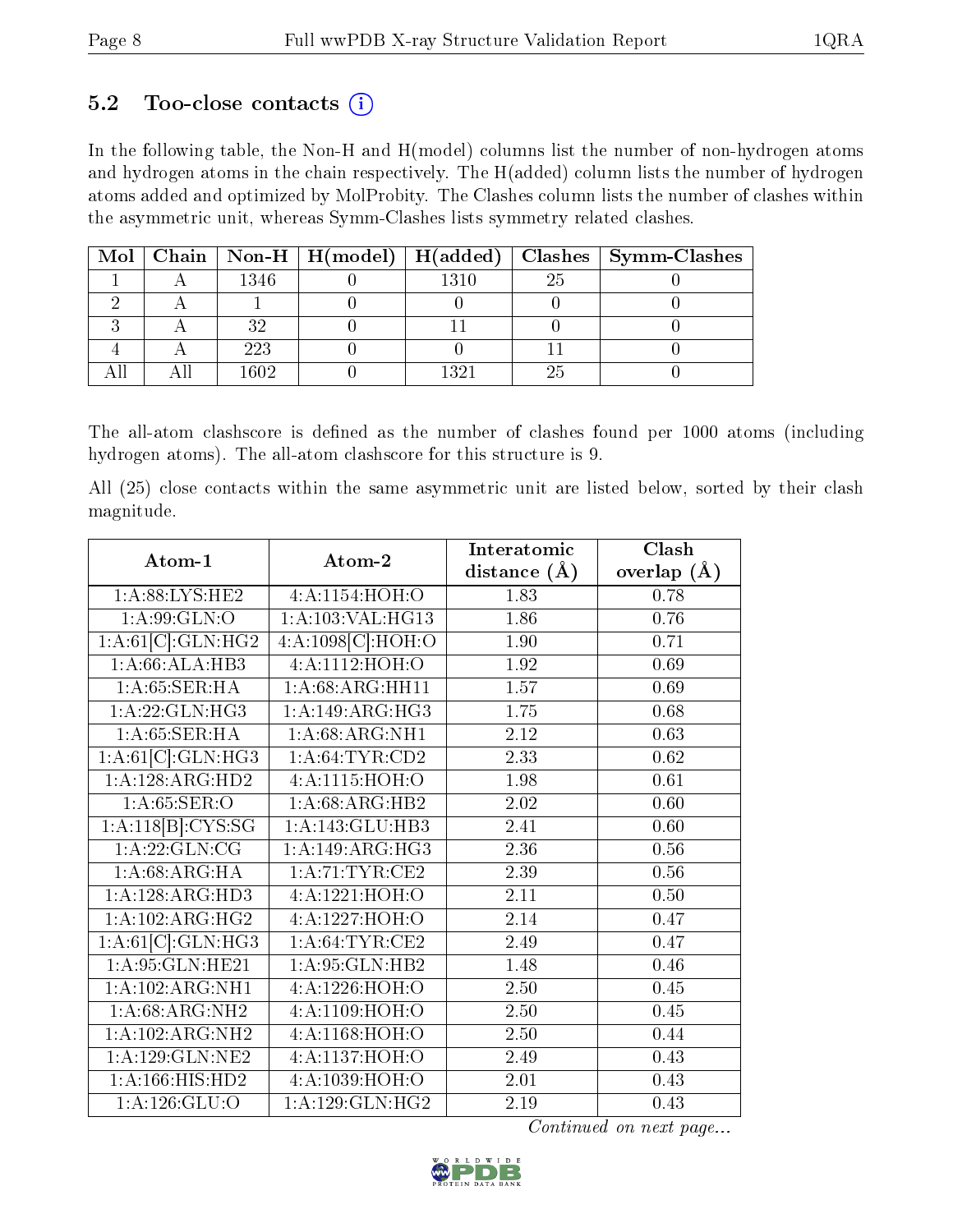| Contractor from brockbase bage<br>Atom-1 | Atom-2               | Interatomic<br>distance $(\AA)$ | Clash<br>overlap $(\AA)$ |
|------------------------------------------|----------------------|---------------------------------|--------------------------|
| 1: A:72: MET:HB2                         | 1: A: 103: VAL: HG21 | 2.02                            | Ո 42                     |
| 1: A:68: ARG: HG2                        | 1: A:71:TYR:OH       | 2 20                            | D 41                     |

Continued from previous page...

There are no symmetry-related clashes.

### 5.3 Torsion angles  $(i)$

#### 5.3.1 Protein backbone  $(i)$

In the following table, the Percentiles column shows the percent Ramachandran outliers of the chain as a percentile score with respect to all X-ray entries followed by that with respect to entries of similar resolution.

The Analysed column shows the number of residues for which the backbone conformation was analysed, and the total number of residues.

| $\mid$ Mol $\mid$ Chain $\mid$ | Analysed                            |  | Favoured   Allowed   Outliers   Percentiles |  |
|--------------------------------|-------------------------------------|--|---------------------------------------------|--|
|                                | 171/166 (103%)   167 (98%)   4 (2%) |  | $\vert$ 100 100 $\vert$                     |  |

There are no Ramachandran outliers to report.

#### 5.3.2 Protein sidechains  $(i)$

In the following table, the Percentiles column shows the percent sidechain outliers of the chain as a percentile score with respect to all X-ray entries followed by that with respect to entries of similar resolution.

The Analysed column shows the number of residues for which the sidechain conformation was analysed, and the total number of residues.

| $Mol$   Chain | Analysed                       |          | Rotameric   Outliers   Percentiles |  |
|---------------|--------------------------------|----------|------------------------------------|--|
|               | $151/144$ (105\%)   144 (95\%) | $7(5\%)$ | $\parallel$ 27 $\parallel$ 8       |  |

All (7) residues with a non-rotameric sidechain are listed below:

| Mol | Chain | Res                | <b>Type</b> |
|-----|-------|--------------------|-------------|
|     |       | $61[{\rm C}]$      | <b>GLN</b>  |
|     |       | $61 \overline{D} $ | <b>GLN</b>  |
|     |       | 62                 | GLU         |
|     |       |                    | VI EN L'    |

Continued on next page...

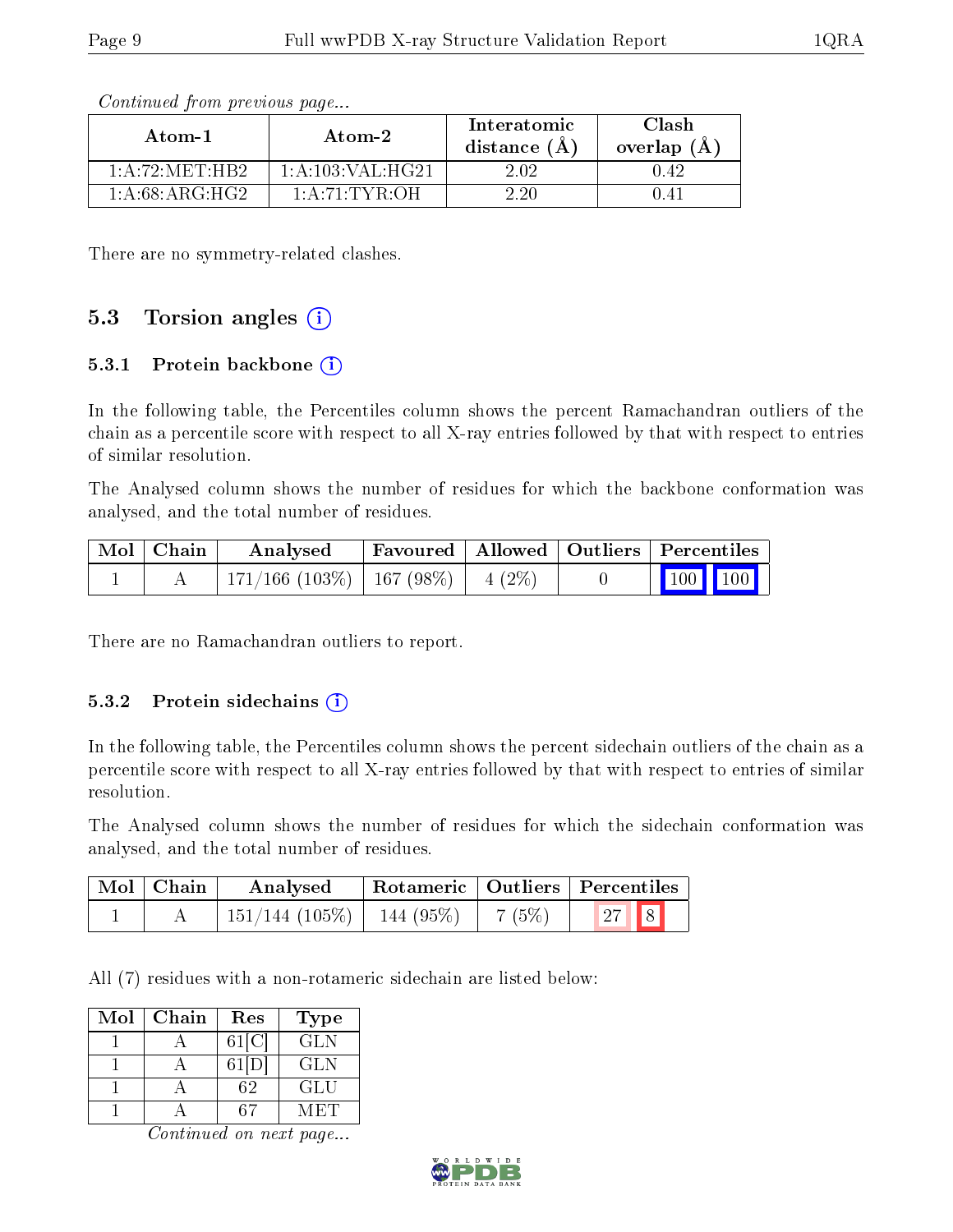Continued from previous page...

| $\operatorname{Mol}$ | Chain | $\operatorname{Res}% \left( \mathcal{N}\right) \equiv\operatorname{Res}(\mathcal{N}_{0})\cap\mathcal{N}_{1}$ | Type       |
|----------------------|-------|--------------------------------------------------------------------------------------------------------------|------------|
|                      |       | 95                                                                                                           | <b>GLN</b> |
|                      |       | 101                                                                                                          | ⊟. V       |
|                      |       | 103                                                                                                          |            |

Some sidechains can be flipped to improve hydrogen bonding and reduce clashes. All (2) such sidechains are listed below:

| Mol | Chain | Res | Type |
|-----|-------|-----|------|
|     |       | 95  | GLN  |
|     |       | 131 | GL N |

#### 5.3.3 RNA  $(i)$

There are no RNA molecules in this entry.

#### 5.4 Non-standard residues in protein, DNA, RNA chains (i)

There are no non-standard protein/DNA/RNA residues in this entry.

#### 5.5 Carbohydrates (i)

There are no carbohydrates in this entry.

#### 5.6 Ligand geometry (i)

Of 2 ligands modelled in this entry, 1 is monoatomic - leaving 1 for Mogul analysis.

In the following table, the Counts columns list the number of bonds (or angles) for which Mogul statistics could be retrieved, the number of bonds (or angles) that are observed in the model and the number of bonds (or angles) that are defined in the Chemical Component Dictionary. The Link column lists molecule types, if any, to which the group is linked. The Z score for a bond length (or angle) is the number of standard deviations the observed value is removed from the expected value. A bond length (or angle) with  $|Z| > 2$  is considered an outlier worth inspection. RMSZ is the root-mean-square of all Z scores of the bond lengths (or angles).

| Mol |            | $\vert$ Type $\vert$ Chain $\vert$ Res $\vert$ Link $\vert$ |     |            | Bond lengths |                 |          | Bond angles |                                 |
|-----|------------|-------------------------------------------------------------|-----|------------|--------------|-----------------|----------|-------------|---------------------------------|
|     |            |                                                             |     | Counts -   | ' RMSZ       | $ $ # $ Z  > 2$ |          |             | Counts   RMSZ $\mid \#  Z  > 2$ |
|     | <b>GTP</b> |                                                             | 167 | 26, 34, 34 | 4.34         | $10(38\%)$      | 33,54,54 | 3.56        | $\mid$ 13 (39%)                 |

In the following table, the Chirals column lists the number of chiral outliers, the number of chiral

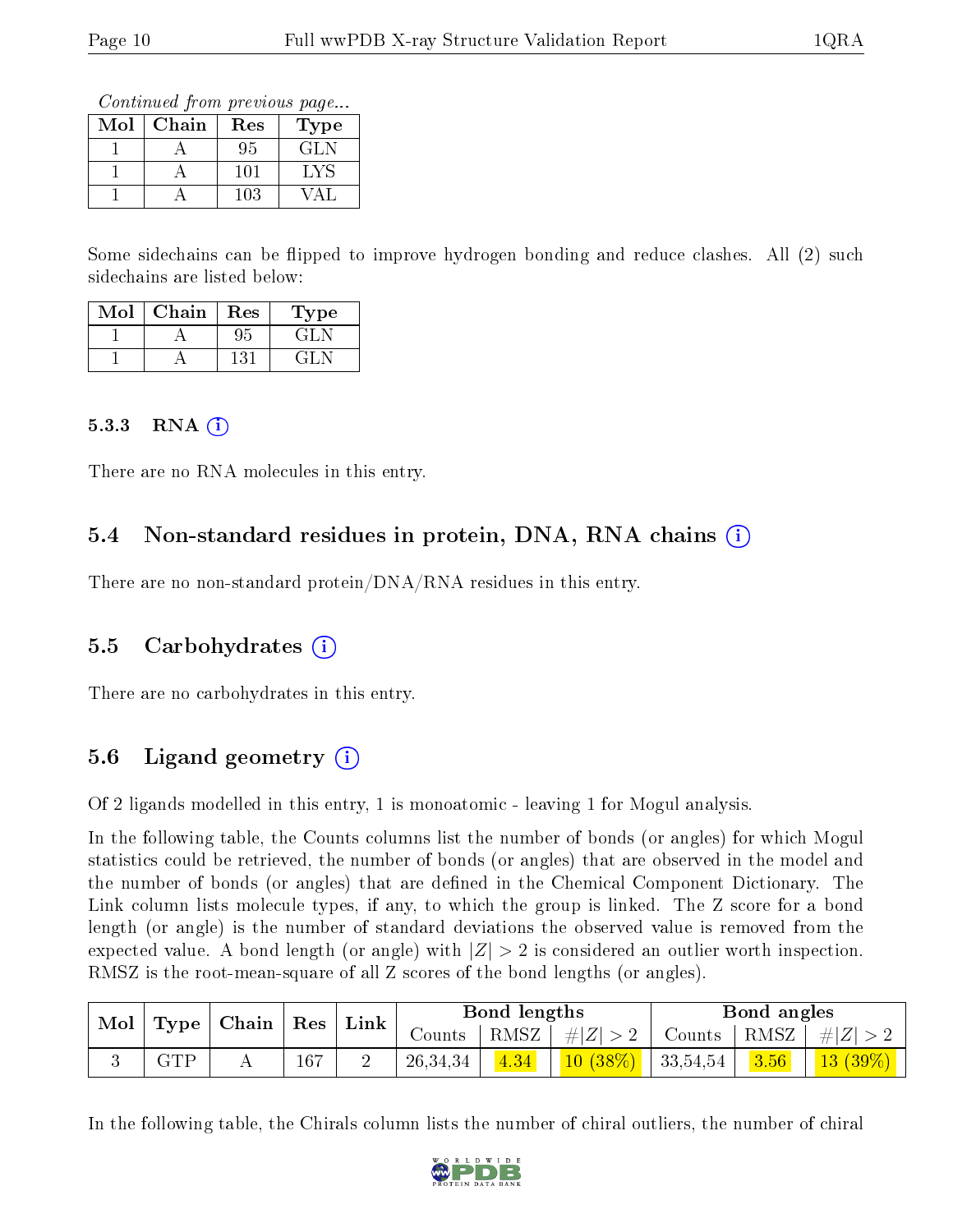centers analysed, the number of these observed in the model and the number defined in the Chemical Component Dictionary. Similar counts are reported in the Torsion and Rings columns. '-' means no outliers of that kind were identified.

|          |  | Mol   Type   Chain   Res   Link   Chirals | Torsions                                   | Rings |
|----------|--|-------------------------------------------|--------------------------------------------|-------|
| - C.T. L |  | $\sim$                                    | $\frac{1}{2}/\frac{2}{18}/38/38$   0/3/3/3 |       |

All (10) bond length outliers are listed below:

| Mol | Chain | Res | <b>Type</b> | Atoms                                 | Z       | Observed $(A)$ | Ideal(A) |
|-----|-------|-----|-------------|---------------------------------------|---------|----------------|----------|
| 3   | А     | 167 | <b>GTP</b>  | $C2$ <sup>'</sup> - $C1$ <sup>'</sup> | 12.06   | 1.72           | 1.53     |
| 3   | А     | 167 | <b>GTP</b>  | $C6-N1$                               | 10.21   | 1.50           | 1.33     |
| 3   | А     | 167 | <b>GTP</b>  | $C6-C5$                               | $-8.73$ | 1.26           | 1.41     |
| 3   | А     | 167 | <b>GTP</b>  | $C2-N2$                               | 8.18    | 1.50           | 1.33     |
| 3   | А     | 167 | <b>GTP</b>  | $O2'$ -C2'                            | $-4.66$ | 1.32           | 1.43     |
| 3   | А     | 167 | <b>GTP</b>  | $C2-N1$                               | $-3.72$ | 1.28           | 1.35     |
| 3   | А     | 167 | <b>GTP</b>  | $C5-C4$                               | $-3.58$ | 1.31           | 1.40     |
| 3   | А     | 167 | <b>GTP</b>  | $C3'-C4'$                             | $-3.43$ | 1.44           | 1.53     |
| 3   | А     | 167 | <b>GTP</b>  | $C5'-C4'$                             | 3.04    | 1.61           | 1.51     |
| 3   | А     | 167 | ${\rm GTP}$ | PG-O3G                                | $-2.63$ | 1.44           | 1.54     |

All (13) bond angle outliers are listed below:

| Mol | Chain | Res | <b>Type</b> | Atoms                       | Z       | Observed $(°)$ | $Ideal(^{\circ})$ |
|-----|-------|-----|-------------|-----------------------------|---------|----------------|-------------------|
| 3   | A     | 167 | <b>GTP</b>  | $C5-C6-N1$                  | $-9.72$ | 110.14         | 123.43            |
| 3   | А     | 167 | <b>GTP</b>  | $C2-N3-C4$                  | $-8.75$ | 105.37         | 115.36            |
| 3   | А     | 167 | <b>GTP</b>  | $C6-C5-C4$                  | 7.39    | 127.85         | 120.80            |
| 3   | А     | 167 | <b>GTP</b>  | $C3'-C2'-C1'$               | $-6.66$ | 90.94          | 100.98            |
| 3   | А     | 167 | <b>GTP</b>  | $N3-C2-N1$                  | 5.45    | 134.50         | 127.22            |
| 3   | А     | 167 | <b>GTP</b>  | $C4-C5-N7$                  | $-5.40$ | 103.78         | 109.40            |
| 3   | А     | 167 | <b>GTP</b>  | $N2$ -C <sub>2</sub> - $N3$ | $-4.24$ | 110.88         | 117.79            |
| 3   | А     | 167 | <b>GTP</b>  | $O5'$ -C5'-C4'              | $-3.72$ | 96.19          | 108.99            |
| 3   | А     | 167 | <b>GTP</b>  | $C2'$ - $C3'$ - $C4'$       | 3.59    | 109.62         | 102.64            |
| 3   | A     | 167 | <b>GTP</b>  | $C1'$ -N9-C4                | $-2.49$ | 122.26         | 126.64            |
| 3   | А     | 167 | <b>GTP</b>  | $O4'$ -C1'-C2'              | $-2.47$ | 103.32         | 106.93            |
| 3   | А     | 167 | <b>GTP</b>  | O3G-PG-O2G                  | 2.25    | 116.25         | 107.64            |
| 3   | A     | 167 | <b>GTP</b>  | $N2$ -C2- $N1$              | $-2.15$ | 113.91         | 117.25            |

There are no chirality outliers.

All (2) torsion outliers are listed below:

| Mol | Chain   $\text{Res}$   $\text{Type}$ |      |      | Atoms         |
|-----|--------------------------------------|------|------|---------------|
|     |                                      | -167 | -GTP | PA-03A-PB-02B |
|     |                                      | -167 |      | PA-O3A-PB-O1B |

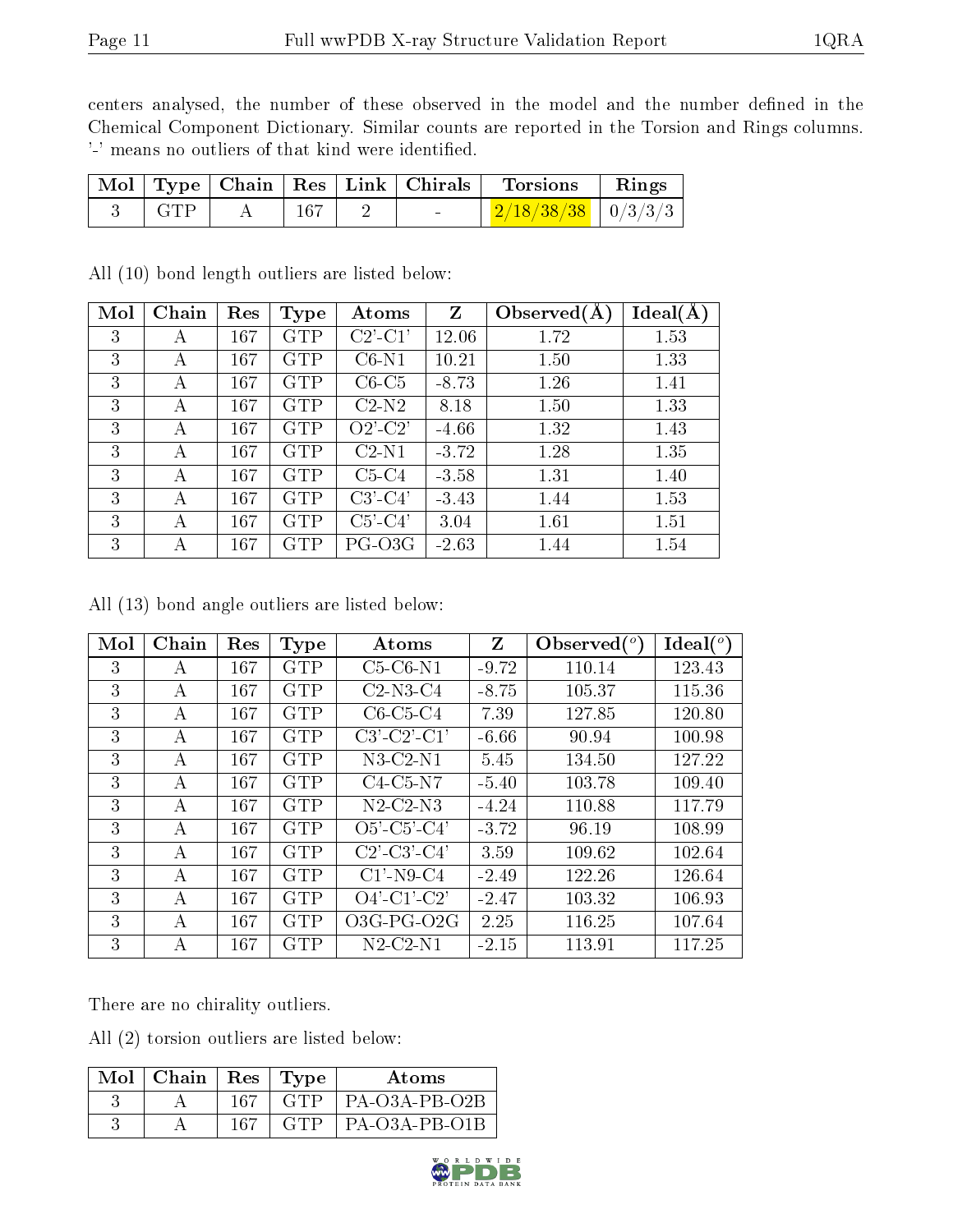There are no ring outliers.

No monomer is involved in short contacts.

The following is a two-dimensional graphical depiction of Mogul quality analysis of bond lengths, bond angles, torsion angles, and ring geometry for all instances of the Ligand of Interest. In addition, ligands with molecular weight > 250 and outliers as shown on the validation Tables will also be included. For torsion angles, if less then 5% of the Mogul distribution of torsion angles is within 10 degrees of the torsion angle in question, then that torsion angle is considered an outlier. Any bond that is central to one or more torsion angles identified as an outlier by Mogul will be highlighted in the graph. For rings, the root-mean-square deviation (RMSD) between the ring in question and similar rings identified by Mogul is calculated over all ring torsion angles. If the average RMSD is greater than 60 degrees and the minimal RMSD between the ring in question and any Mogul-identified rings is also greater than 60 degrees, then that ring is considered an outlier. The outliers are highlighted in purple. The color gray indicates Mogul did not find sufficient equivalents in the CSD to analyse the geometry.



### 5.7 [O](https://www.wwpdb.org/validation/2017/XrayValidationReportHelp#nonstandard_residues_and_ligands)ther polymers (i)

There are no such residues in this entry.

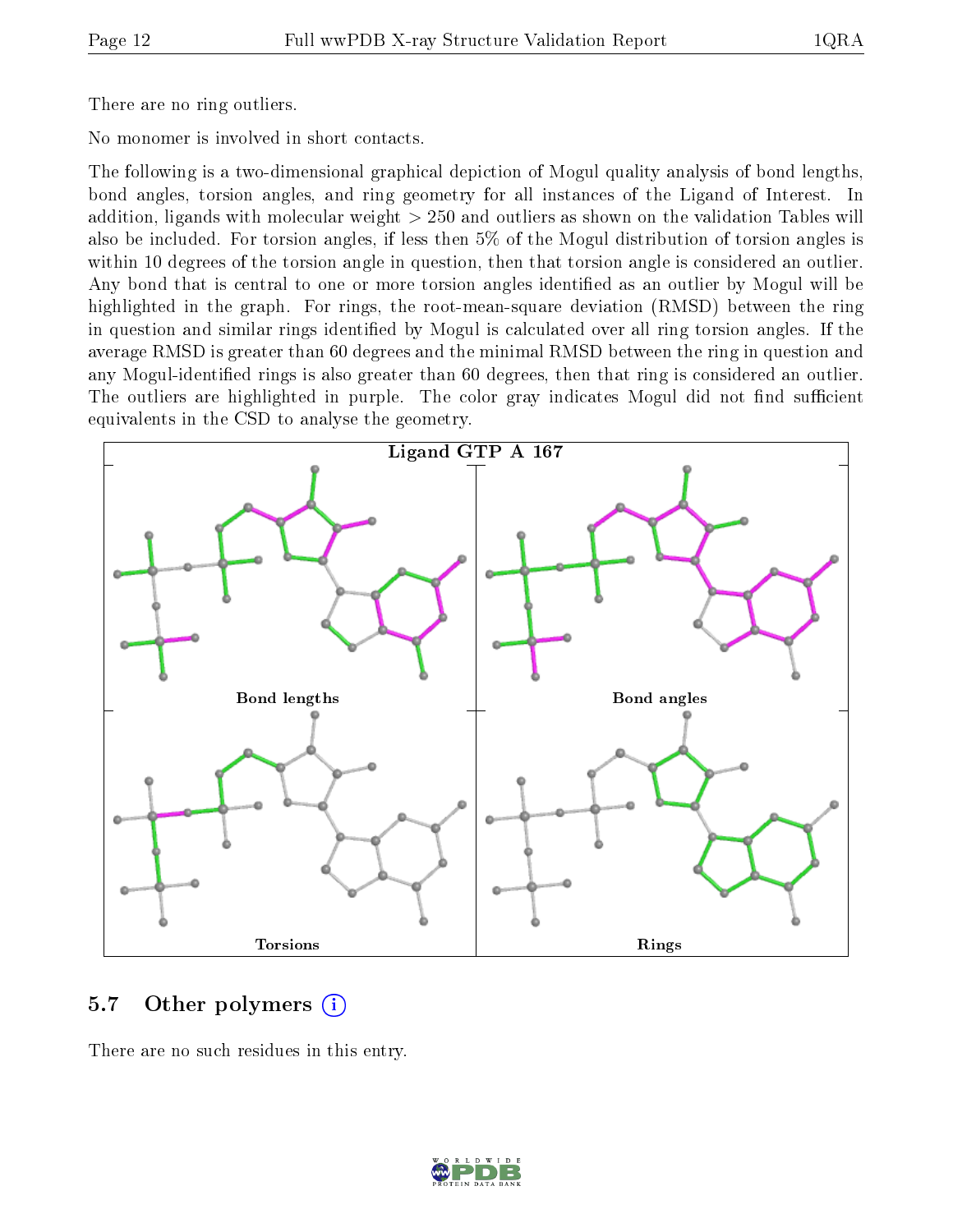## 5.8 Polymer linkage issues (i)

There are no chain breaks in this entry.

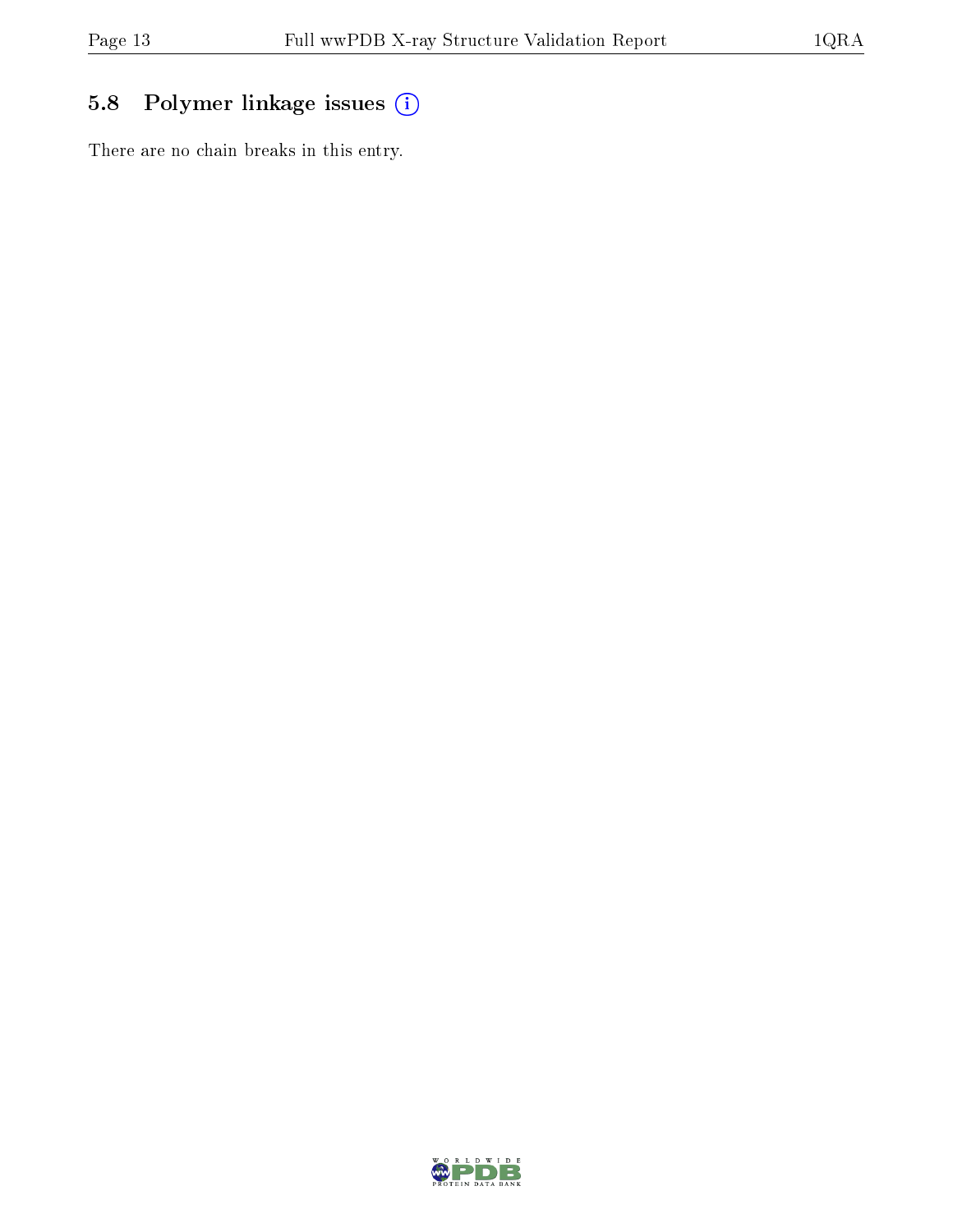# 6 Fit of model and data  $\left( \cdot \right)$

## 6.1 Protein, DNA and RNA chains (i)

In the following table, the column labelled  $#RSRZ> 2'$  contains the number (and percentage) of RSRZ outliers, followed by percent RSRZ outliers for the chain as percentile scores relative to all X-ray entries and entries of similar resolution. The OWAB column contains the minimum, median,  $95<sup>th</sup>$  percentile and maximum values of the occupancy-weighted average B-factor per residue. The column labelled  $Q < 0.9$  lists the number of (and percentage) of residues with an average occupancy less than 0.9.

| $\vert$ Mol $\vert$ Chain | Analysed       | ${ <\bf RSRZ> }$ | $\#\text{RSRZ}\text{>2}$                          | $\mid$ OWAB(Å <sup>2</sup> ) $\mid$ Q<0.9 |  |
|---------------------------|----------------|------------------|---------------------------------------------------|-------------------------------------------|--|
|                           | 166/166 (100%) | $-0.44$          | $\vert 3 \vert (1\%)$ 68 67 10, 18, 37, 60 1 (0%) |                                           |  |

All (3) RSRZ outliers are listed below:

| Mol | Chain | Res  | Type | <b>RSRZ</b> |
|-----|-------|------|------|-------------|
|     |       | 66   |      | 3.5         |
|     |       | 63 C | GLU  |             |
|     |       | 108  |      |             |

### 6.2 Non-standard residues in protein, DNA, RNA chains  $(i)$

There are no non-standard protein/DNA/RNA residues in this entry.

### 6.3 Carbohydrates (i)

There are no carbohydrates in this entry.

### 6.4 Ligands  $(i)$

In the following table, the Atoms column lists the number of modelled atoms in the group and the number defined in the chemical component dictionary. The B-factors column lists the minimum, median,  $95<sup>th</sup>$  percentile and maximum values of B factors of atoms in the group. The column labelled  $Q< 0.9$  lists the number of atoms with occupancy less than 0.9.

| Mol |     |         |       |      |      | $\langle$ Type   Chain   Res   Atoms   RSCC   RSR   B-factors( $\AA^2$ )   Q<0.9 |  |
|-----|-----|---------|-------|------|------|----------------------------------------------------------------------------------|--|
|     | МG  | $168\,$ |       | 0.99 | 0.03 | 12, 12, 12, 12                                                                   |  |
|     | GTP | 167     | 32/32 | 0.99 | 0.04 | 10.13.16.17                                                                      |  |

The following is a graphical depiction of the model fit to experimental electron density of all instances of the Ligand of Interest. In addition, ligands with molecular weight  $> 250$  and outliers